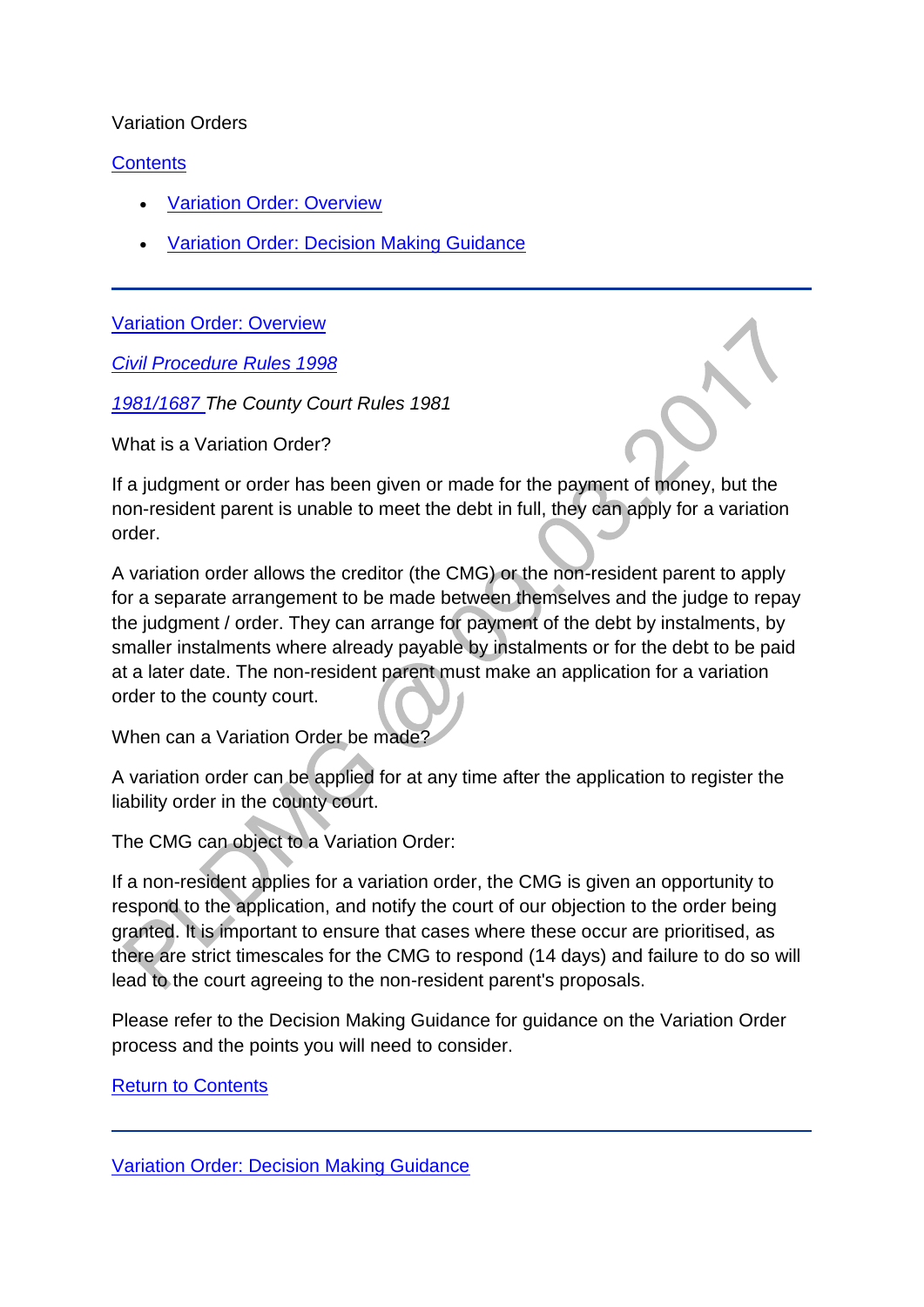The CMG will be notified if an application for a variation order is made. The application must be reviewed and you can choose to accept or reject the proposed offer of payment. The following links provide guidance on the application process and the points that you would need to consider.

REMEMBER: whether you should object to a variation order application is a discretionary decision. In addition to the points listed below it is therefore essential that you consider the welfare of any children potentially affected by your decision and record the reasons for your decision in full. Refer to the Discretionary Decision Making Guidance for further advice.

# **CMG is notified of variation order application**

The court will send a blank form (N246) to the Civil Enforcement Team giving 14 days' notice, during which the CMG can respond. A copy of the non-resident parent's application for a variation order (N245) will also be enclosed to enable the CMG to respond to the non-resident's reasons why the variation order would be appropriate. The CMG can either accept or reject the proposed offer of payment.

REMEMBER: it is essential that these notifications are dealt with in the timescales allowed, or the CMG's comments will not be taken into account.

# **Reviewing the variation order application**

On receiving the notification from the county court that the non-resident has applied for a variation order, you must review the application.

You will need to review the information regarding the non-resident's income and circumstances and consider whether the repayment offer meets the requirements set out in the Arrears Negotiation (Debt Steer) Guidance.

REMEMBER: whether you should object to a variation order application is a discretionary decision. In addition to the points listed below, it is therefore essential that you consider the welfare of any children potentially affected by your decision and record the reasons for your decision in full. Refer to the Discretionary Decision Making Guidance for further advice.

Points to consider when reviewing a Variation Order application

You should consider whether in the circumstances the offer represents the best possible agreement to pay the debt. Points to consider when reaching this decision are (this list is not exhaustive):

# **The amount of arrears outstanding**

If the proposed variation order agreement will take a long time to pay the amount due, it may be more appropriate to object to the variation order application. However,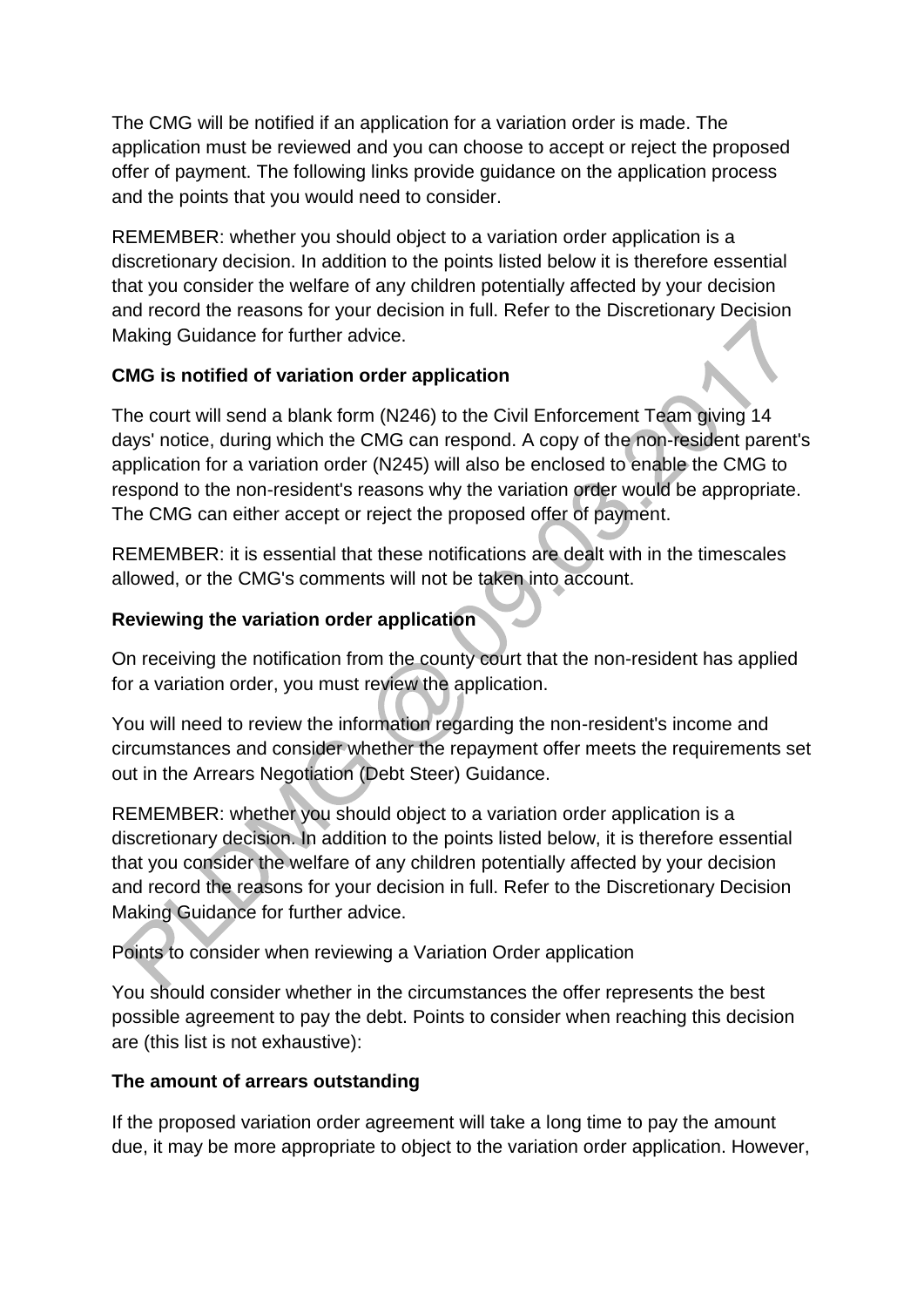you should also take into account the amount of the debt and any information provided about the non-resident parent's financial circumstances.

### **Previous compliance**

If the case history shows that the non-resident parent has a history of failing to keep to agreements, object to the variation order application.

### **Maintaining regular maintenance and arrears**

You will need to consider whether the non-resident parent has sufficient income to allow them to pay a reasonable amount towards their arrears in addition to regular maintenance. If not, you should object to the variation order application on the basis that the non-resident parent is not in a financial position to keep to any agreement, and that other enforcement action may be appropriate (e.g. if the non-resident parent has a property, a charging order application can be considered).

### **How the arrears have accrued**

You will need to consider whether the arrears have accrued due to non-compliance or due to the non-resident parent's financial circumstances.

If the arrears have accrued due to the non-resident parent's financial circumstances, it is unlikely that they will keep to the variation order and other methods of enforcement may be more appropriate.

# **How long the arrears have been outstanding**

Consider how long the arrears have been outstanding. If the parent with care has been without their full maintenance for a significant period of time, it may be appropriate to continue with charging order / third party debt order action to try and obtain payment in a shorter timescale for the benefit of the parent with care and the qualifying child.

Decision to accept or reject the payment offer

When you have decided whether to accept or reject the payment offer, a response must be sent to the court. If the CMG has accepted the offer, the court will normally grant a variation order ex parte (i.e. without the need for a hearing) and will inform the CMG of this. If the CMG has rejected the offer, the court will normally arrange a hearing date for the application to be considered.

The Court Presenting Officer (CPO) should be contacted when the date is known and they can then make arrangements to attend the hearing. The CPO will notify you of the outcome and whether the non-resident parent's application was successful.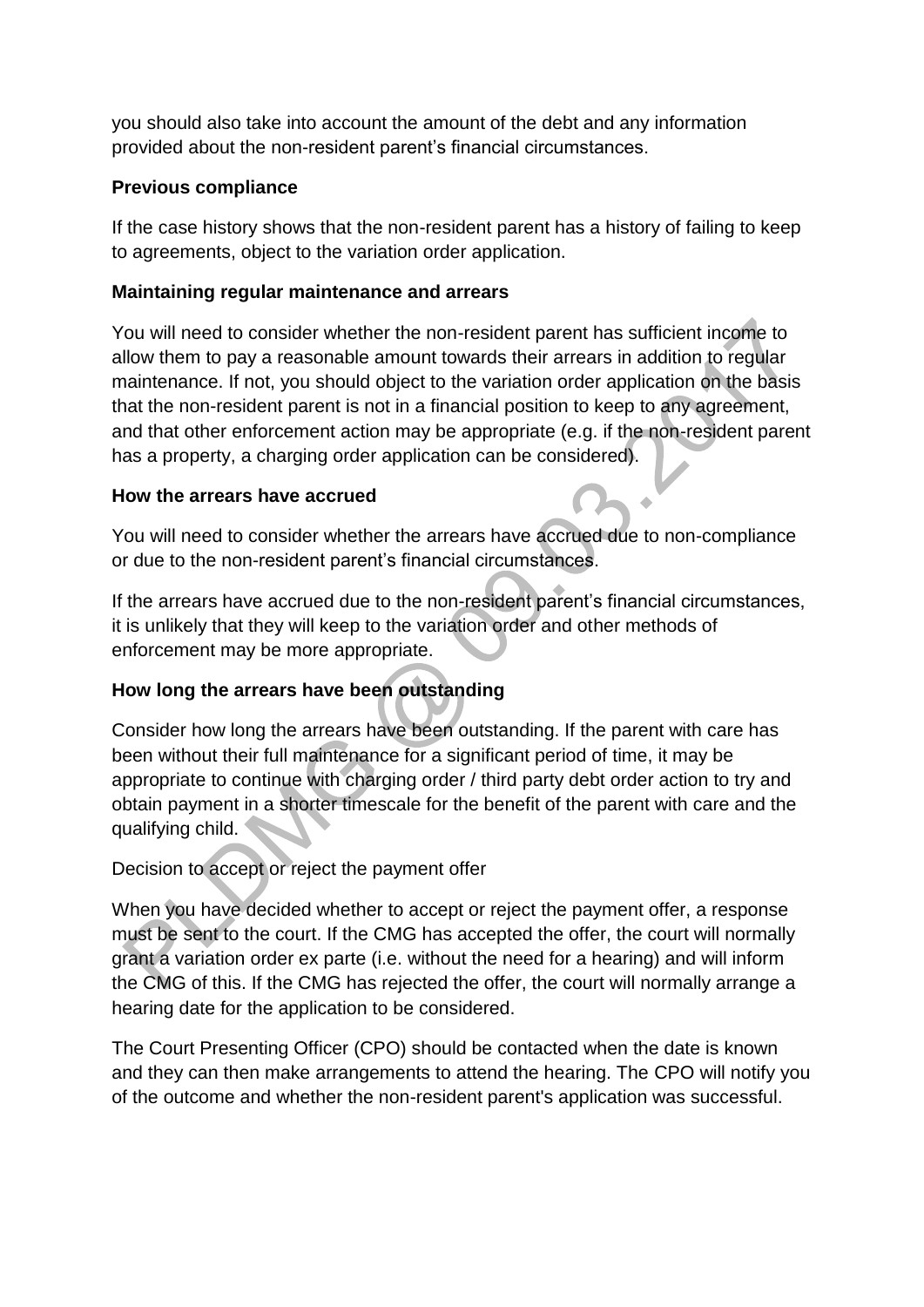Note: the court may grant the order or dismiss the non-resident parent's application without a hearing, but in some instances they will schedule a hearing so that all the arguments can be fully considered.

What if the Variation Order is granted?

If the variation order is granted, the CMG cannot make an application for a third party debt order unless the non-resident parent defaults on the payments ordered by the court on that specific variation order.

Note: The Tribunals, Courts and Enforcement Act 2007 amended the Charging Orders Act 1979. s.93 of the new act provides that where the debtor (non-resident parent), is ordered by a county or High Court to pay a sum of money by instalments, this in itself does not prevent a charging order form being made in respect of that sum of money. Therefore where the variation order has been granted on or after the 19th July 2007, a charging order application may be made, whether the non-resident parent is complying with the order or not. However, order for sale action would not be appropriate where the non-resident parent is adhering to the variation order.

NOTE: a charging order application is not appropriate where the variation order was granted on or prior to 18th July 2007

You should still:

- make attempts to secure regular maintenance payments from the nonresident parent;
- monitor the case closely and take prompt action if the non-resident parent defaults on the variation order.

### **What if the non-resident parent defaults on the variation order?**

If a variation order is in place, CMG cannot take further proceedings on that liability order, unless the non-resident parent breaks the terms of the variation order, in which case enforcement action may be taken.

However, a variation order on one liability order does not affect what we do to enforce any other debt that may have accrued.

We are free to take any other enforcement action on the unaffected debt but it would be sensible to take action that does not involve registering the liability order in the county court, at least initially, as the likelihood is that the non-resident parent will apply for another variation order if this was successful for them previously.

Appealing the Variation Order decision